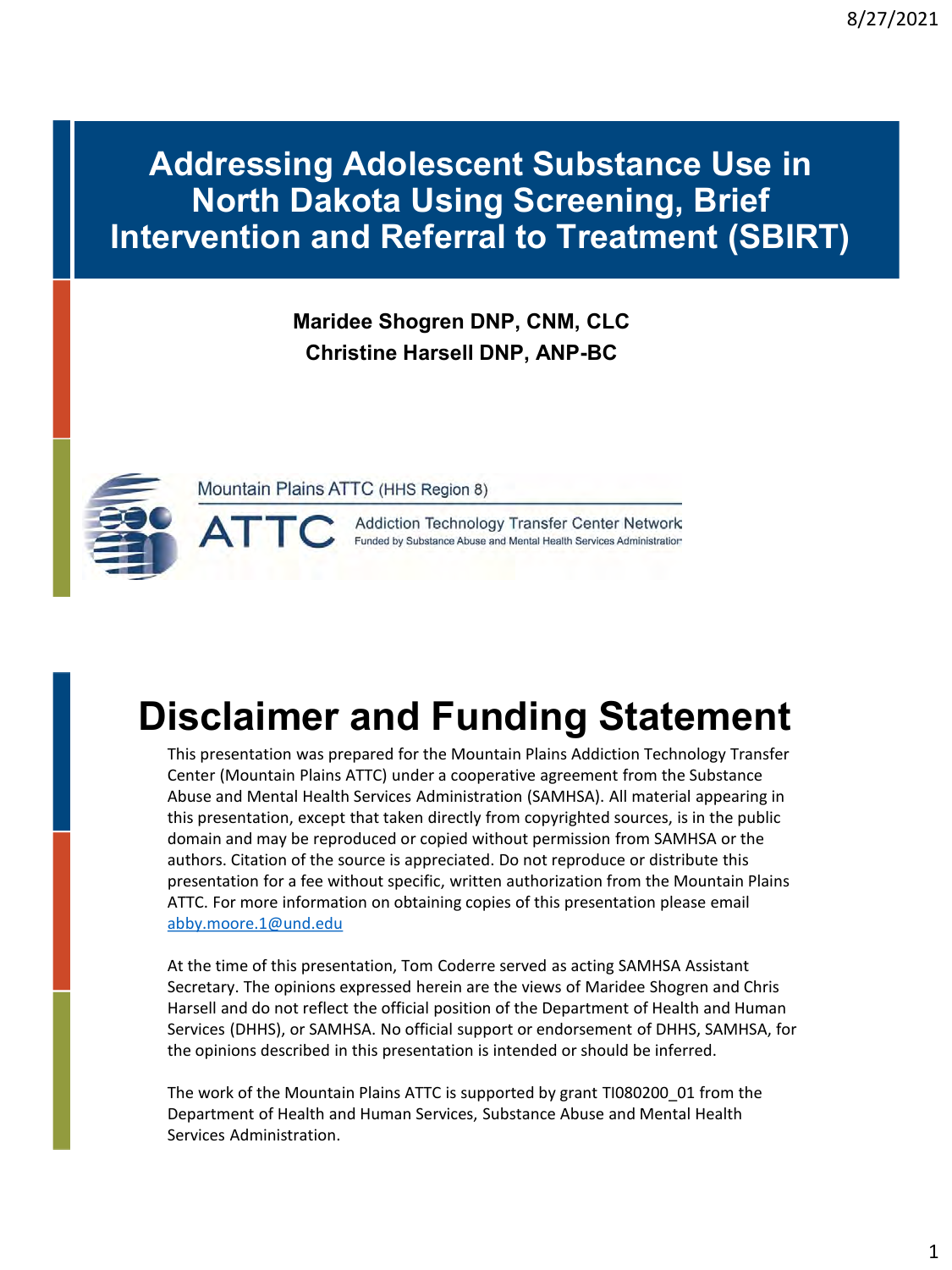### The Mountain Plains Addiction Technology Transfer Center

The Mountain Plains Addiction Technology Transfer Center (Mountain Plains ATTC) supports and enhances substance use disorder treatment and recovery services for individuals and family members throughout Region 8 (Colorado, Montana, North Dakota, South Dakota, Utah and Wyoming).

We belong to the Technology Transfer Center (TTC) Network, a national network of training and technical assistance centers serving the needs of mental health, substance use and prevention providers. The work of the TTC Network is under a cooperative agreement by the Substance Abuse and Mental Health Service Administration (SAMHSA).



Twitter: [@MT\\_Plains\\_ATTC](https://twitter.com/MT_Plains_ATTC) Website: <https://attcnetwork.org/centers/mountain-plains-attc/home>

# **Evaluation Information**

The AHTTC is funded through SAMHSA to provide this training. As part of receiving this funding we are required to submit data related to the quality of this event.

At the end of today's training please take a moment to complete a **brief** survey about today's training.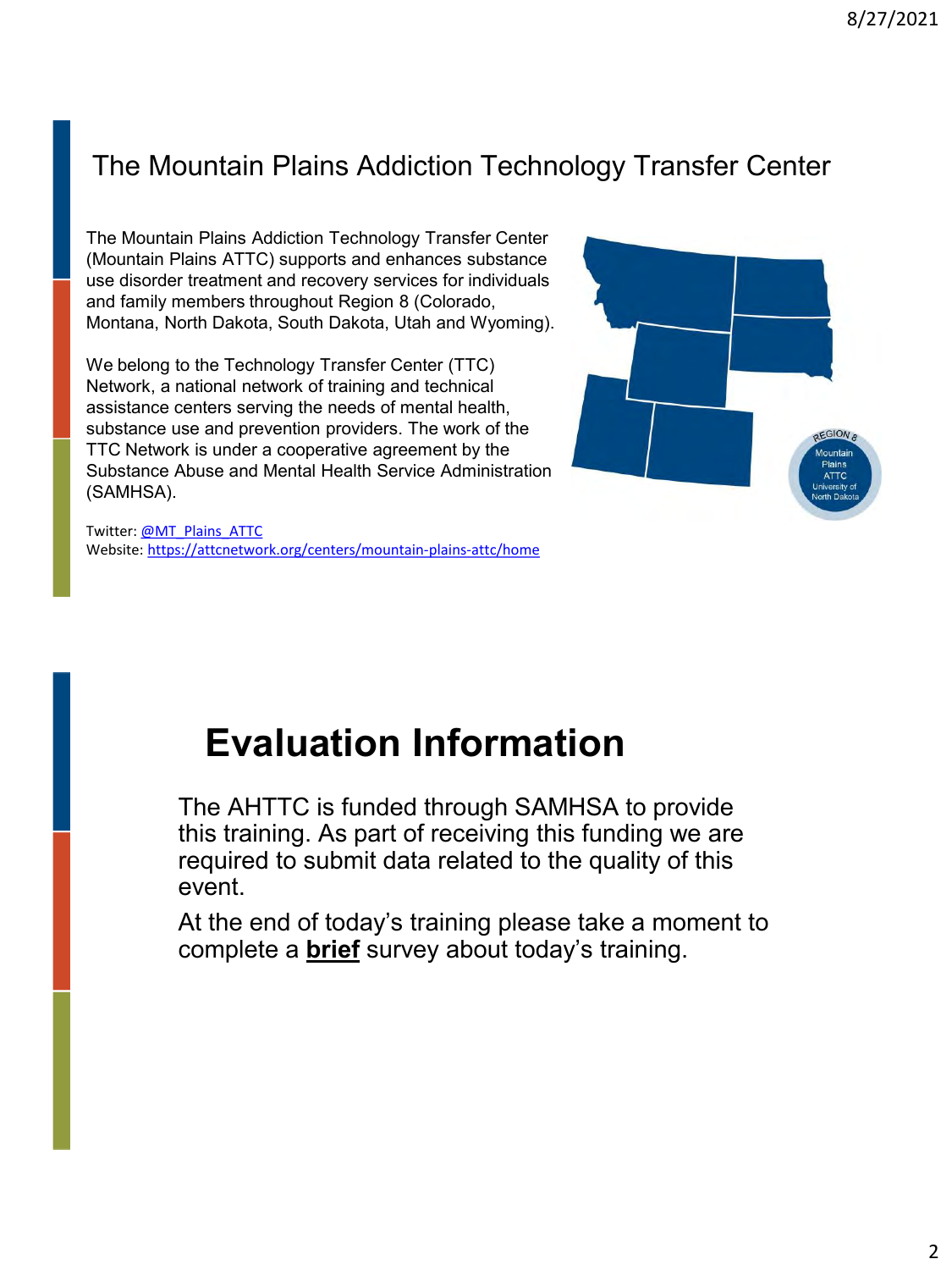The use of affirming language inspires hope and advances recovery.



The ATTC Network uses affirming language to promote the promises of recovery by advancing evidence-based and culturally informed practices.



**Addressing Adolescent Substance Use in North Dakota Using Screening, Brief Intervention and Referral to Treatment (SBIRT)**

> **Maridee Shogren DNP, CNM, CLC Christine Harsell DNP, ANP-BC**



Mountain Plains ATTC (HHS Region 8)

Addiction Technology Transfer Center Network Funded by Substance Abuse and Mental Health Services Administration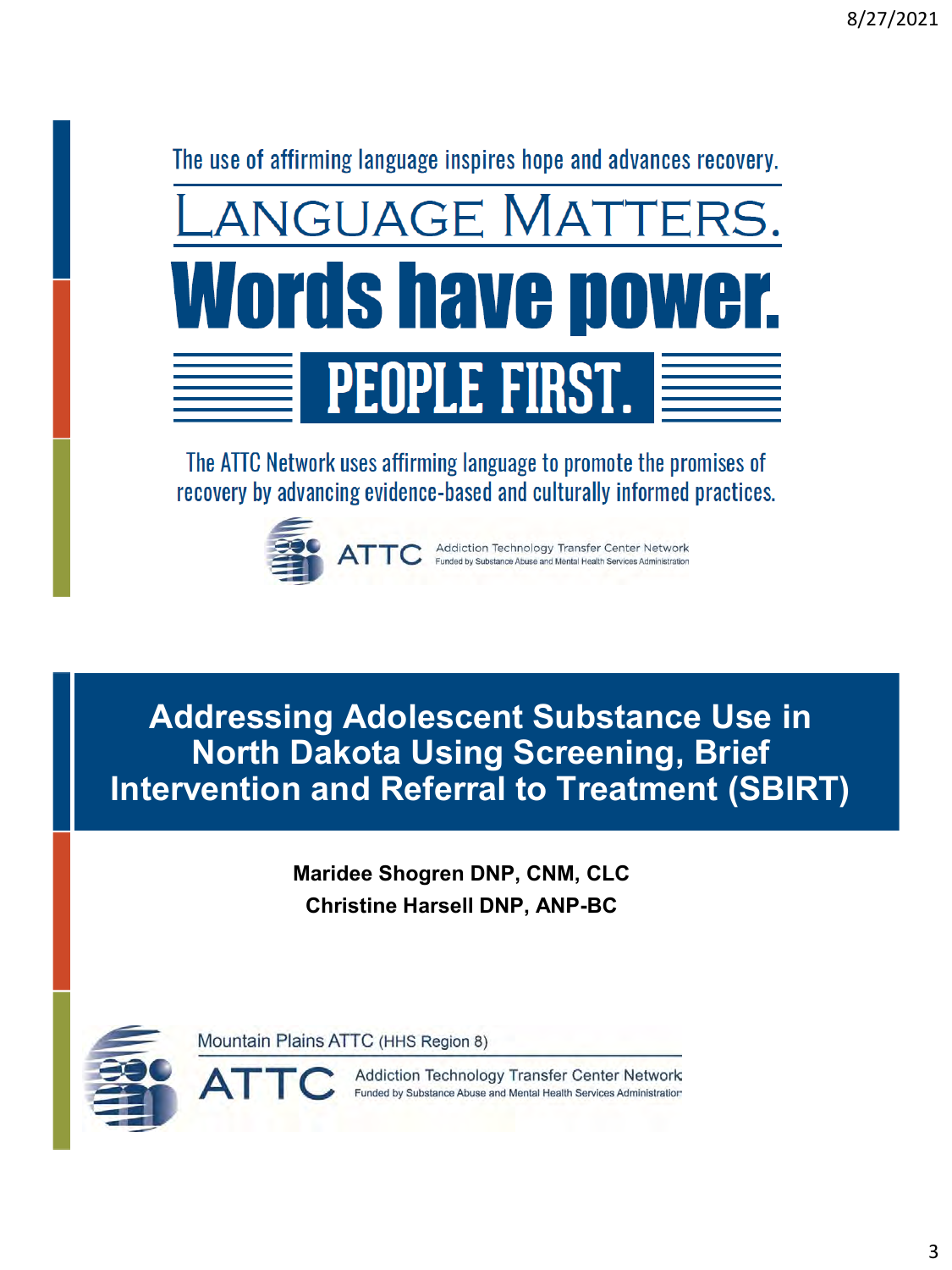### **Upon completion of this session, participants will be able to:**

- Identify one screening tool validated for use with adolescents.
- Demonstrate a brief intervention utilizing the FLO algorithm.
- Discuss ways in which SBIRT could be implemented in your setting.



Mountain Plains ATTC (HHS Region 8)

Addiction Technology Transfer Center Network Funded by Substance Abuse and Mental Health Services Administration

# **What is SBIRT?**

#### • **Screening**

- Universal, quick assessment for use and severity of use
- Occurs in a variety of settings (e.g., public health, primary care settings, social services)

#### • **Brief Intervention**

- Brief motivation and awareness-raising
- Short conversation intended to reinforce abstinence, stop or reduce substance use
- **Referral to Treatment**
	- Specialty care
	- 5-12 sessions
- SBIRT promotes behavior change but can also reaffirm motivations to remain abstinent

Osborne & Benner (2012), SAMHSA (2012)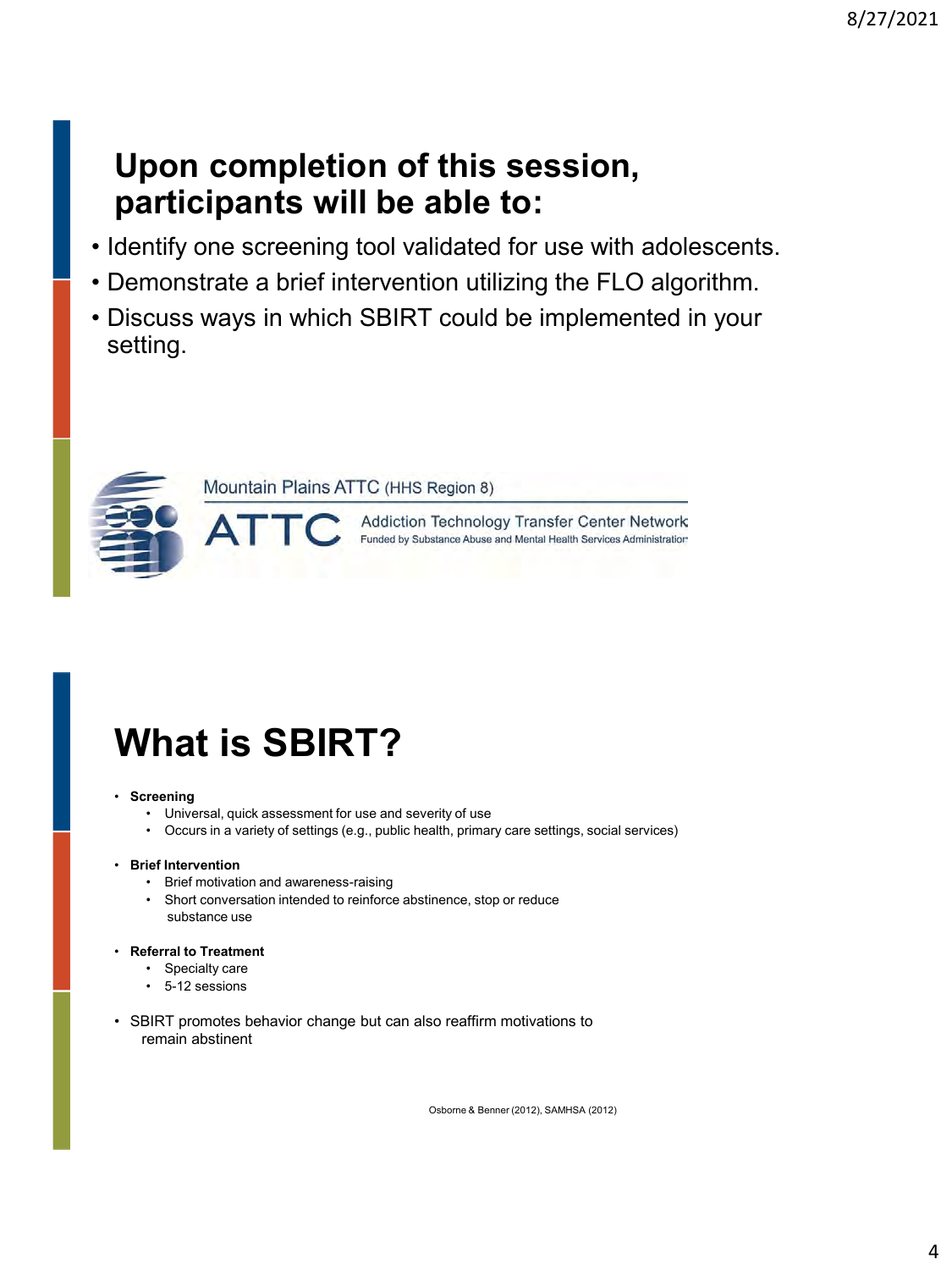# **SBIRT in Adolescents**

- SBIRT has mostly been studied in adults
- US Preventive Services Task Force Recommendation Statement: The evidence is insufficient to determine the benefits and harms of screening for unhealthy alcohol use/unhealthy drug use in adolescents aged 12 to 17 years…
- <https://www.uspreventiveservicestaskforce.org/uspstf/recommendation/drug-use-illicit-screening>
- [https://www.uspreventiveservicestaskforce.org/uspstf/recommendation/unhealthy-alcohol-use-in-adolescents-and-adults](https://www.uspreventiveservicestaskforce.org/uspstf/recommendation/unhealthy-alcohol-use-in-adolescents-and-adults-screening-and-behavioral-counseling-interventions)screening-and-behavioral-counseling-interventions
- However:
	- American Academy of Pediatrics supports use of **SBIRT**
	- <https://pediatrics.aappublications.org/content/pediatrics/138/1/e20161210.full.pdf>

# **Seven Reasons to Identify and Treat Adolescent Substance Use**

**https://www.aap.org/en-us/Documents/substance\_use\_screening\_implementation.pdf**

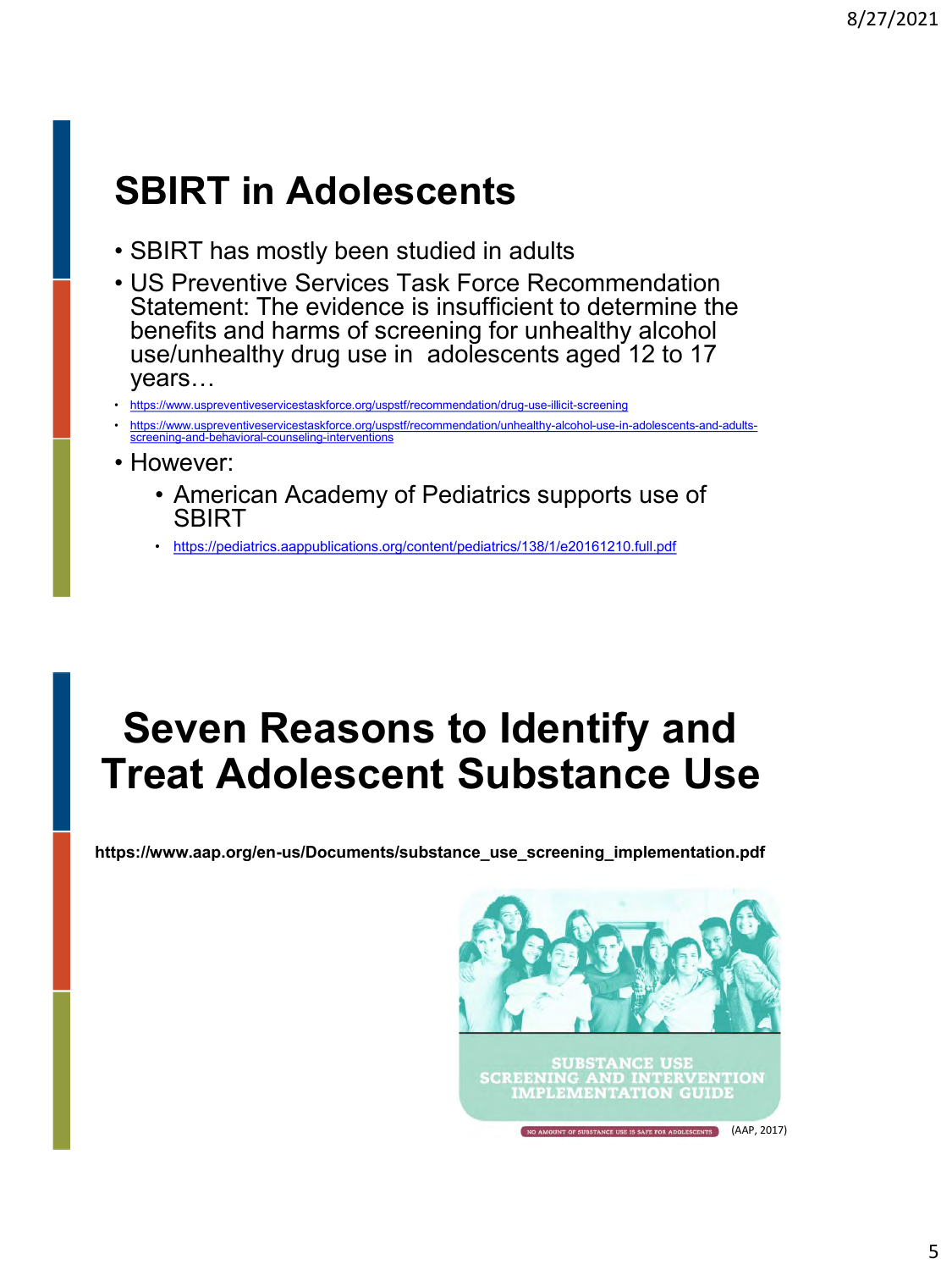## **1. Adolescent Substance Use is Common**

- Adolescents are at the highest risk for experiencing health problems related to substance use (Committee on Substance Abuse, 2015)
- Alcohol, marijuana, tobacco are the most commonly used by youth
- Alcohol use tends to be episodic and heavy
	- >90% consumed is in the context of binge

# **3. Vulnerability for brain development and maturation**

- Adolescence:
	- Extends from age 9y into third decade of life
- Adolescent brain particularly vulnerable to toxic effects
	- Alcohol damages hippocampus
	- Poorer school performance
- Persistent marijuana use associated with neuropsychological impairments
	- Stopping use doesn't fully restore this functioning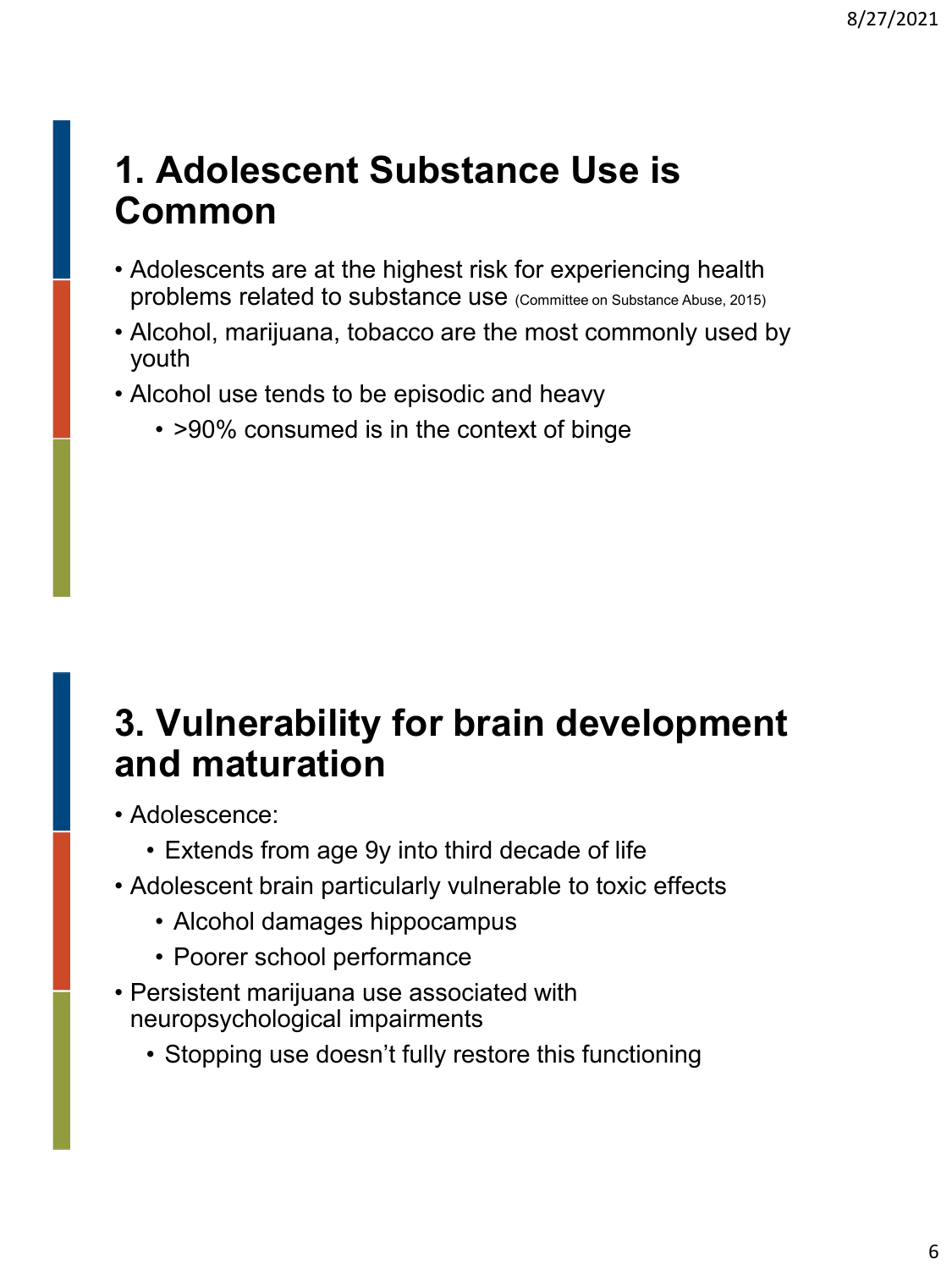# **4. Use increases over time**

- IMPORTANT to start screening and brief intervention early
	- Attempt to prevent or delay alcohol use as long as possible
	- Think outside of the box…screening is not limited to the pediatrician's office!
		- Collaboration with schools
	- Alcohol is often the first substance tried
		- When adolescents screen positive for one risky behavior, it is generally a good marker of others

## **5. Use in adolescence associated with harm in adulthood**

- The earlier an adolescent begins using substances, greater the chance of continuing to use and developing substance use problems later in life
	- People who begin to drink before age 15y are 5x as likely to develop alcohol dependence or abuse
	- Adolescents who try marijuana at 14y or younger are 6x as likely to meet criteria for illicit drug dependence or abuse later in life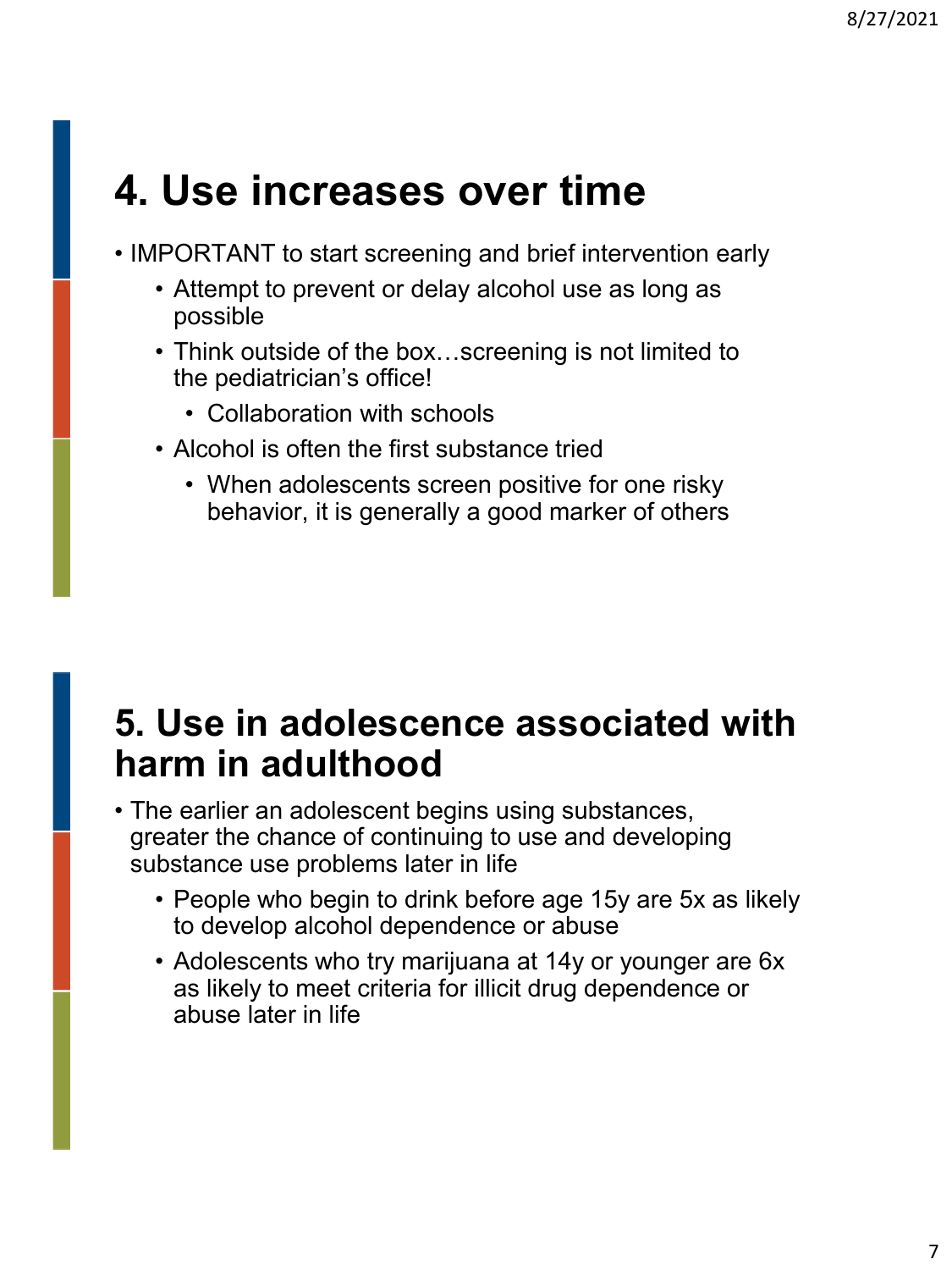## **6. Underestimation of prevalence of adolescent substance use**

- Even "GOOD" kids use
- Use of personal or clinical judgment alone underestimates number of adolescents using
- Universal screening is necessary
	- While 88% of pediatricians screen, only 23% use a validated tool (AAP, 2014)

# **7. Pediatric providers can help**

- Many adolescents visit a provider every year
- Universal screening = opportunity for education, to encourage healthy and smart choices
- Confidential discussions may help adolescents avoid and/or reduce use leading to a marked impact on future behaviors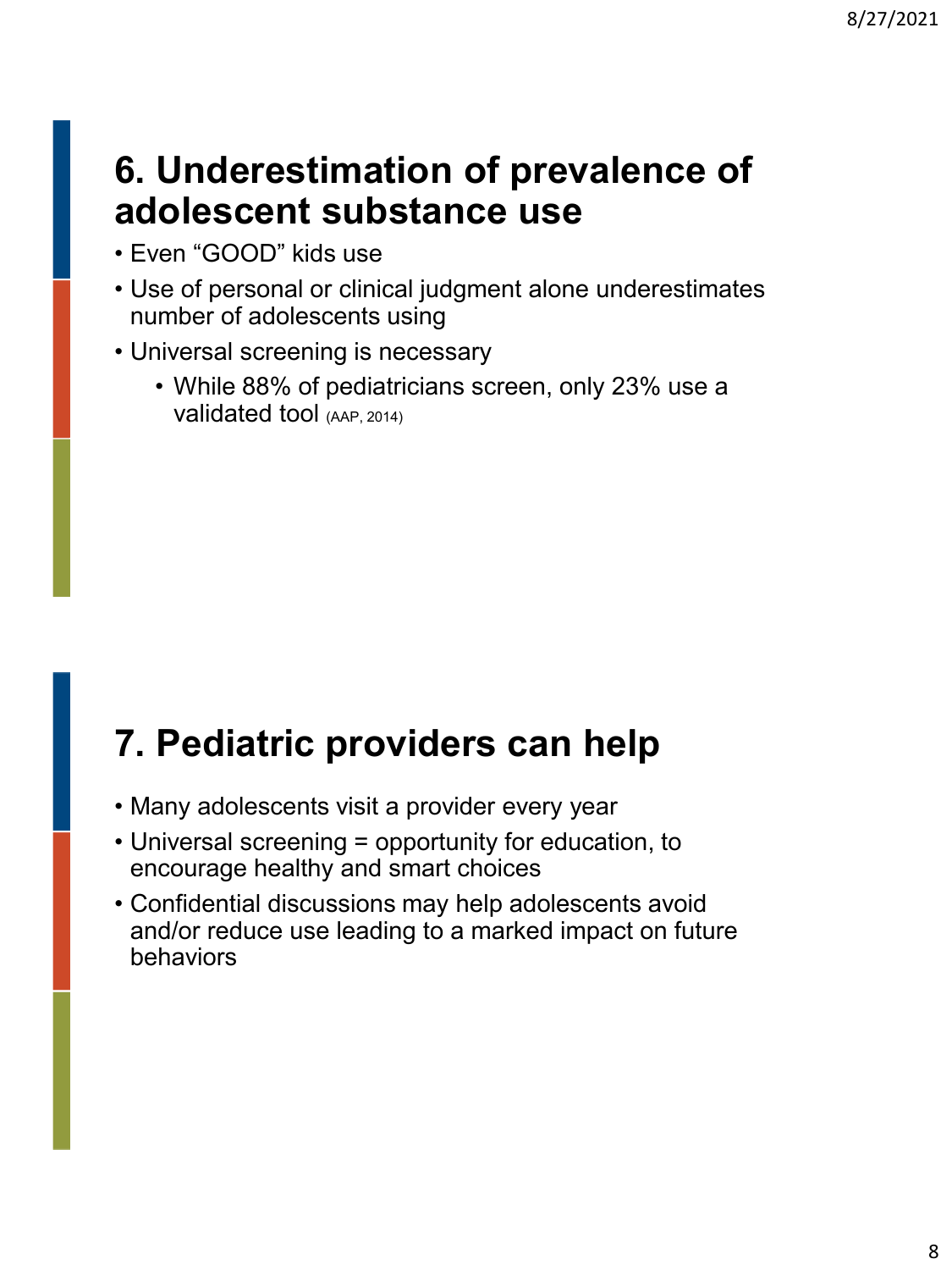## **Terms**

- Because NO amount of alcohol use in adolescence is acceptable, any drinking is considered "Unhealthy Drinking"
- NIAAA defines moderate- and high-risk use based on days of alcohol use in the past year, by age group:

### **Moderate risk: Highest risk:**

### **Ages 16-17 y: 6 d/y Ages 12-15 y: 6 d Age 18 y: 12 d/y Age 16 y: 12 d**

**Ages 12-15 y: 1 d/y Age 11 y: 1 d**

**Age 17 y: 24 d Age 18 y: 52 d**

## Screening Tools Validated for Use with **Adolescents**

- S2BI
	- Frequency screen for tobacco, alcohol, marijuana, illicit drug use
- **NIAAA Youth Alcohol Screen**
	- **Two questions; screens for friends use and own use**
- **CRAFFT 2.0/2.1**
	- **Quickly identifies problems associated with substance use**
- BSTAD
	- Screens for tobacco, alcohol, other drugs
- GAINNS
	- Assesses both SUDs and mental health disorders
- AUDIT
	- Assesses risky drinking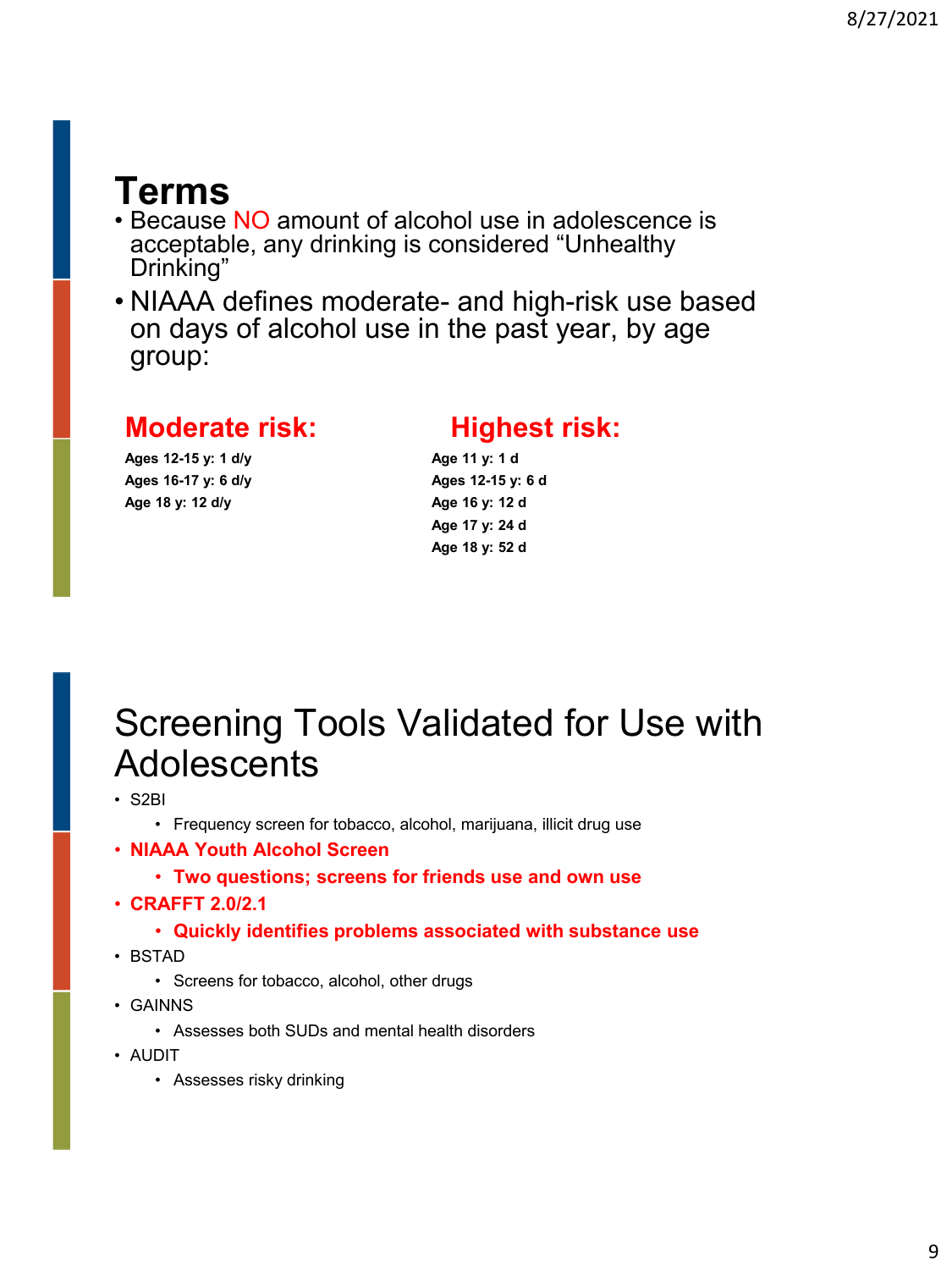# **Encouraging Honest and Accurate Answers During Screening**

- Build alone time
	- Sensitive issues
- Explain confidentiality policy\*
	- Do NOT single students out, "Good kids" also drink!
	- Talk to ALL adolescents about alcohol use and other health risks
	- Purpose of screening is to keep them healthy and offer good advice

# **Two Screening Questions**

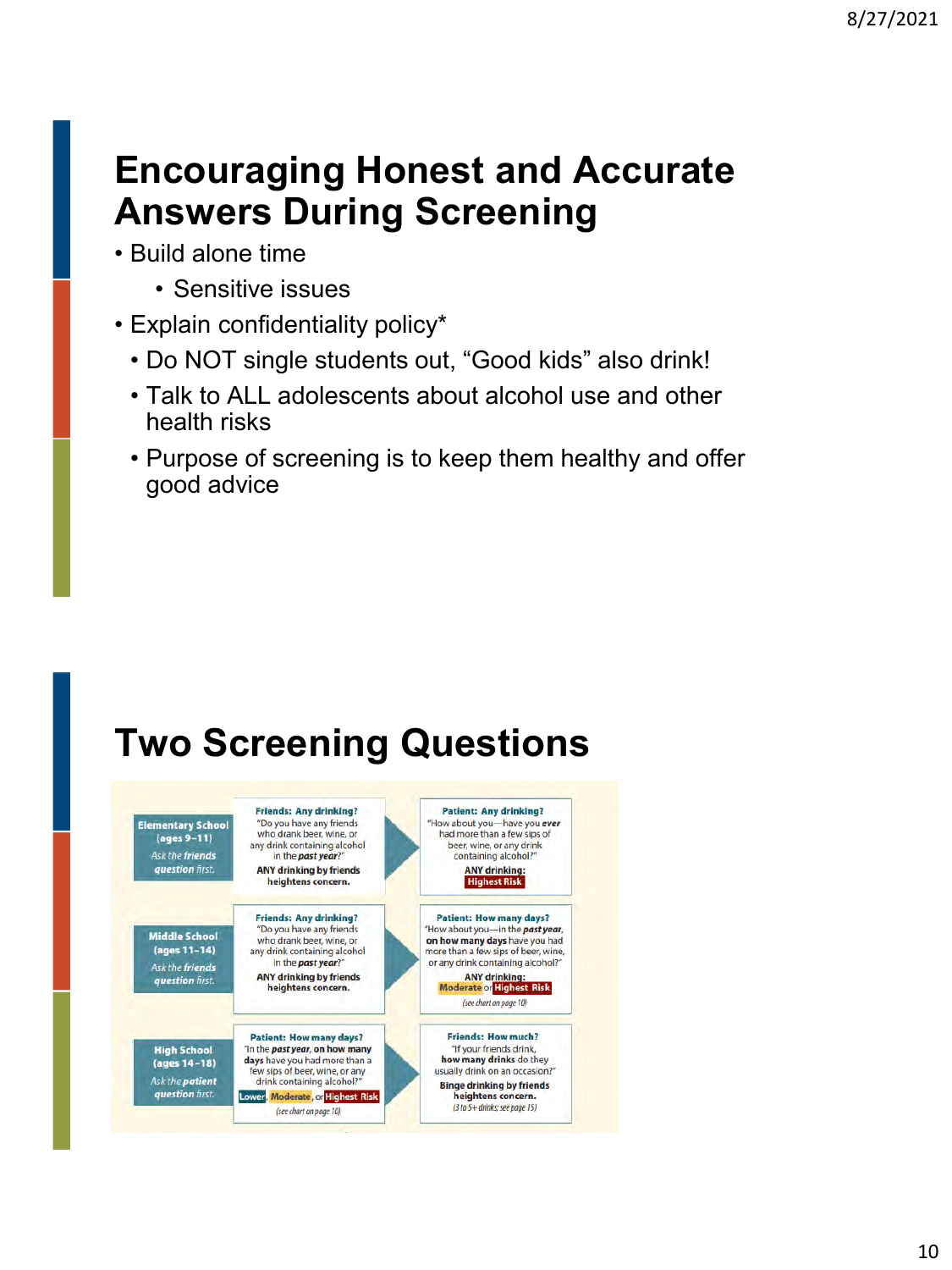

# **Number of Drinking Days**

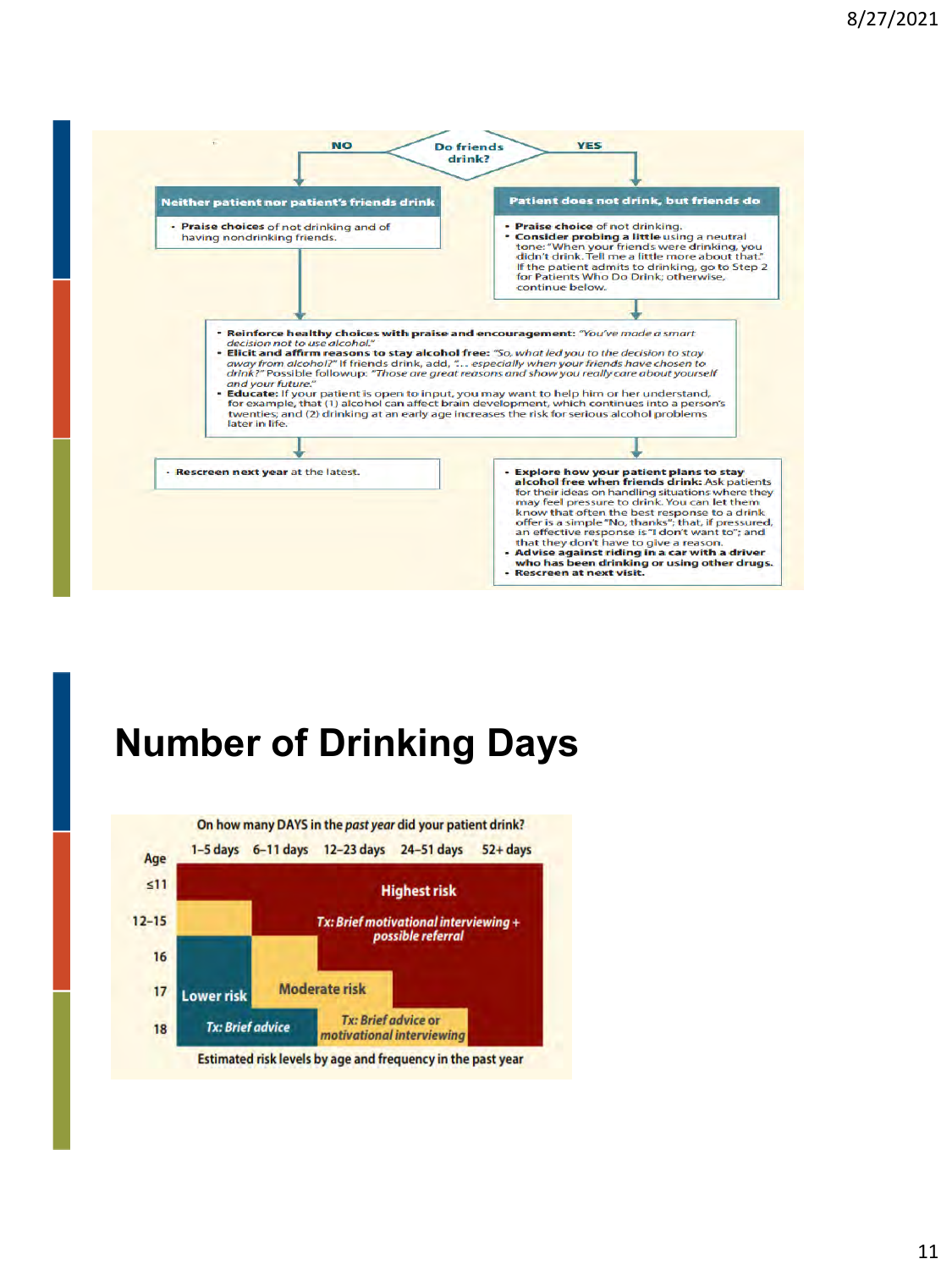# **CRAFFT 2.1 (updated 2017)**

- Screening tool for use with children under the age of 21
- Three pre-screen questions followed by a series of 6 questions
- Developed to screen adolescents for high risk alcohol and other drug use disorders simultaneously
- Available in several different languages and templates for clinician interview or self-administered version

• <https://crafft.org/>

#### The CRAFFT Interview (version 2.1)

Begin: "I'm going to ask you a few questions that I ask all my patients. Please be<br>honest. I will keep your answers confidential."

#### Part A

| During the PAST 12 MONTHS, on how many days did you:                                                                                                                        |                                     |             |     |
|-----------------------------------------------------------------------------------------------------------------------------------------------------------------------------|-------------------------------------|-------------|-----|
| 1. Drink more than a few sips of beer, wine, or any drink containing<br>alcohol? Put "0" if none.                                                                           | a at days                           |             |     |
| 2. Use any marijuana (weed, oil, or hash by smoking, vaping, or in<br>food) or "synthetic marijuana" (like "K2," "Spice")? Put "0" if none.                                 |                                     | at of stays |     |
| 3. Use anything else to get high (like other illegal drugs, prescription<br>or over-the-counter medications, and things that you sniff, huff, or<br>vape)? Put "0" if none. |                                     | # of days   |     |
| Did the patient answer "0" for all questions in Part A?                                                                                                                     |                                     |             |     |
| Yes                                                                                                                                                                         | No I                                |             |     |
|                                                                                                                                                                             |                                     |             |     |
| Ask CAR question only, then stop                                                                                                                                            | Ask all six CRAFFT' questions below |             |     |
| Part B                                                                                                                                                                      |                                     | No          | Yes |
| Have you ever ridden in a CAR driven by someone (including yourself)<br>who was "high" or had hean using alsohol or drugs?                                                  |                                     |             |     |

| Do you ever use alcohol or drugs to RELAX, feel better about yourself, or<br>fit in 7                                     |   |     |
|---------------------------------------------------------------------------------------------------------------------------|---|-----|
| A Do you ever use alcohol or drugs while you are by yourself, or ALONE?                                                   |   | . . |
| Do you ever FORGET things you did while using alcohol or drugs?                                                           |   |     |
| Do your FAMILY or FRIENDS ever tell you that you should cut down on<br>your drinking or drug use?                         | m | u   |
| Have you ever gotten into TROUBLE while you were using alcohol or<br>dr <sub>UR</sub> <sub>3</sub>                        |   |     |
| *Two or more YES answers suggest a serious problem and need for further<br>assessment. See back for further instructions. |   |     |
|                                                                                                                           |   |     |

https://ceasar.com/interview-of-mail.org/words/2018/2018/2018/2018/2018/2018/2018/thenshospital.org/wp-content<br>[https://ceasar.childrenshospital.org/wp-content/uploads/2018/04/CRAFFT-2.1\\_Clinician-Interview\\_2018-04-23.pdf](https://ceasar.childrenshospital.org/wp-content/uploads/2018/04/CRAFFT-2.1_Clinician-Interview_2018-04-23.pdf)<br>h

1. Show your patient his/her score on this graph and discuss level of risk for a substance use disorder.

Percent with a DSM-5 Substance Use Disorder by CRAFFT score



"Data source: Michel SG, Kelly SM, Gryczynak J, Myers CP, O'Grady KE, Kirk AS, & Schwartz RP. (2014). The CRAFFT cuspones<br>and ISSNS orterior to allow and other drugs a responsible and researcheden. Substance Alaxe: (SKA) 3

#### 2. Use these talking points for brief counseling.

Ġ

 $3.$ 

|  | <b>REVIEW screening results</b><br>For each 'yes' response. "Can you tell me more about that?"                                                                                                                                                                                                            |
|--|-----------------------------------------------------------------------------------------------------------------------------------------------------------------------------------------------------------------------------------------------------------------------------------------------------------|
|  | <b>RECOMMEND not to use</b><br>"As your doctor (nurse/health care provider), my recommendation is not to use<br>any alcohol, manjuana or other drug because they can: 1) Harm your<br>developing brain; 2) Interfere with learning and memory, and 3) Put you in<br>embarrassing or dangerous situations. |
|  | <b>RIDING/DRIVING risk counseling</b><br>"Motor vehicle crashes are the leading cause of death for young people. I give<br>all my patients the Contract for Life. Please take it home and discuss it with<br>your parents/quardians to create a plan for safe rides home."                                |
|  | <b>RESPONSE</b> elicit self-motivational statements<br>Non-users: "If someone asked you why you don't drink or use drugs, what<br>would you say?" Users: 'What would be some of the benefits of not using?"                                                                                               |
|  | 5. REINFORCE self-efficacy<br>"I believe you have what it takes to keep alcohol and drugs from getting in the<br>way of achieving your goals."                                                                                                                                                            |
|  | 3. Give patient Contract for Life. Available at www.crafft.org/contract                                                                                                                                                                                                                                   |
|  | @ John R. Knight, MD, Boston Children's Hospital, 2018<br>Reproduced with permission from the Center for Adolescent Substance Abuse Research (CeASAR),                                                                                                                                                    |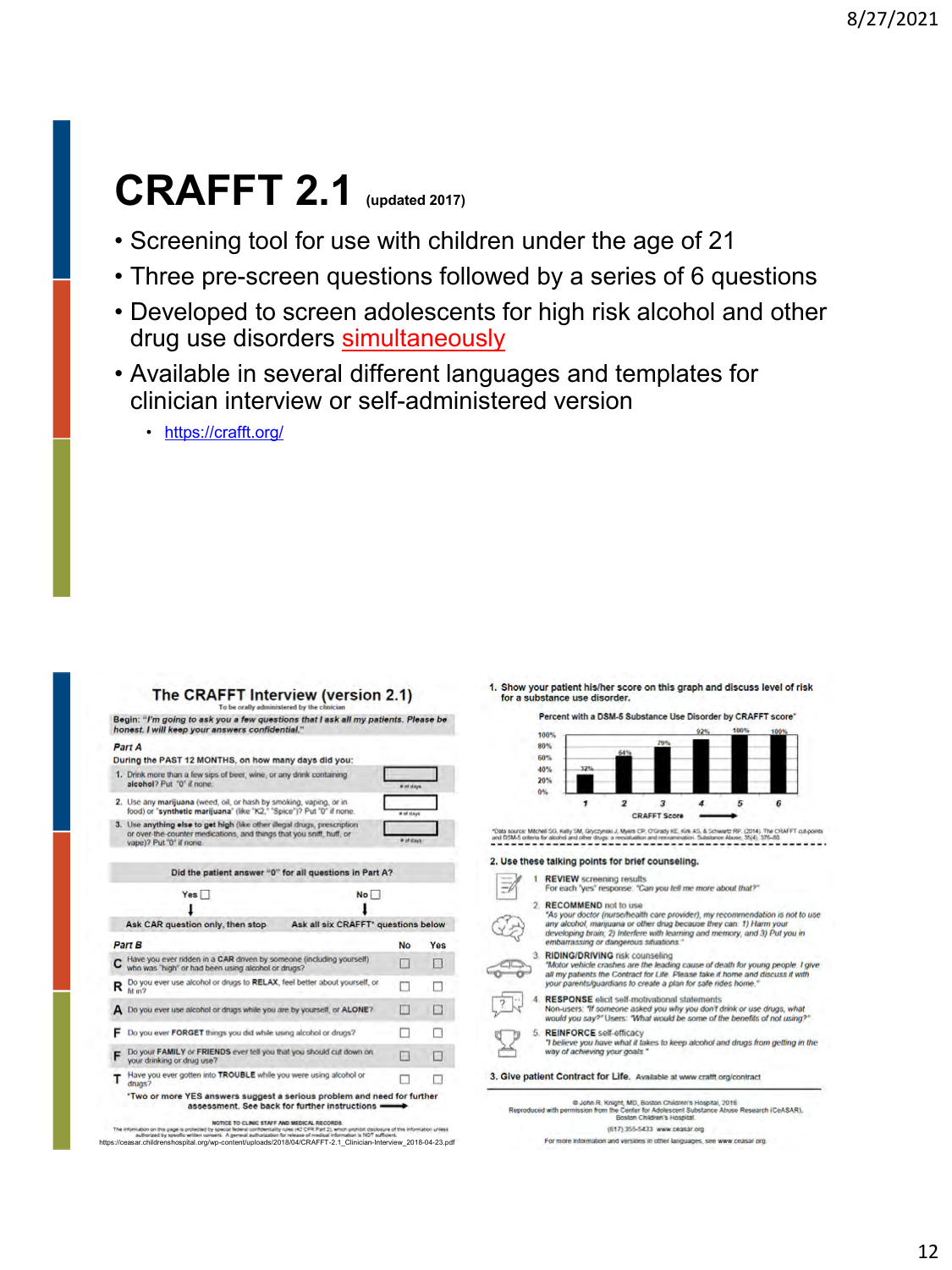# Brief Intervention

- Short dialogue focused on prevention, reducing/stopping substance use
	- Only 5-10 minutes may be needed!
- The goal is to identify and effectively intervene with those at moderate or high-risk for psychosocial or health care problems related to their substance use by
	- Moderating alcohol consumption
	- Eliminating harmful drinking practices
	- Decreasing or eliminating drug use
	- Providing education
	- Encouraging healthy, smart choices

#### **Lower Risk**

- · Provide brief advice: "I recommend that you stop drinking, and now is the best time. Your brain is still developing, and alcohol can affect that. Alcohol can also keep you from making good decisions and make you do things you'll regret later. I would hate to see alcohol interfere with your future."
- Notice the good: Reinforce any strengths and healthy decisions.
- · Explore and troubleshoot the potential influence of friends who drink or binge drink.

#### **Moderate Risk**

- · Does the patient have alcohol-related problems? If no, provide beefed-up
	- **brief advice: Start with** the brief advice for Lower Risk patients (at left) and add your concern about the frequency of drinking.
	- If yes, conduct brief motivational interviewing to elicit a decision and commitment to change (see page 29).
- Ask if parents know: See suggestions for Highest Risk patients (at right).
- **Arrange for followup, ideally** within a month.

#### **Highest Risk**

- Conduct brief motivational interviewing to elicit a decision and commitment to change, whether or not you plan to refer (see page 29).
- Ask if parents know: If so, ask patient permission to share recommendations with them. If not, take into account the patient's age, the degree of acute risk posed, and other circumstances. and consider breaking confidentiality to engage parent(s) in follow-through.
- **Consider referral for further** evaluation or treatment based on your estimate of severity (see page 23).
- **Arrange for followup within** a month.

If you observe signs of acute danger, such as drinking and driving, high intake levels per occasion, or use of alcohol with other drugs, take immediate steps to ensure safety (see page 21).

#### FOR ALL PATIENTS WHO DRINK

- Collaborate on a personal goal and action plan for your<br>patient. Refer to page 31 for sample abstinence, cutting back,<br>and contingency plans. For some patients, the goal will be accepting a referral to specialized treatme
- Advise your patient not to drink and drive or ride in a car<br>with an impaired driver.
- Plan a full psychosocial interview for the next visit if needed.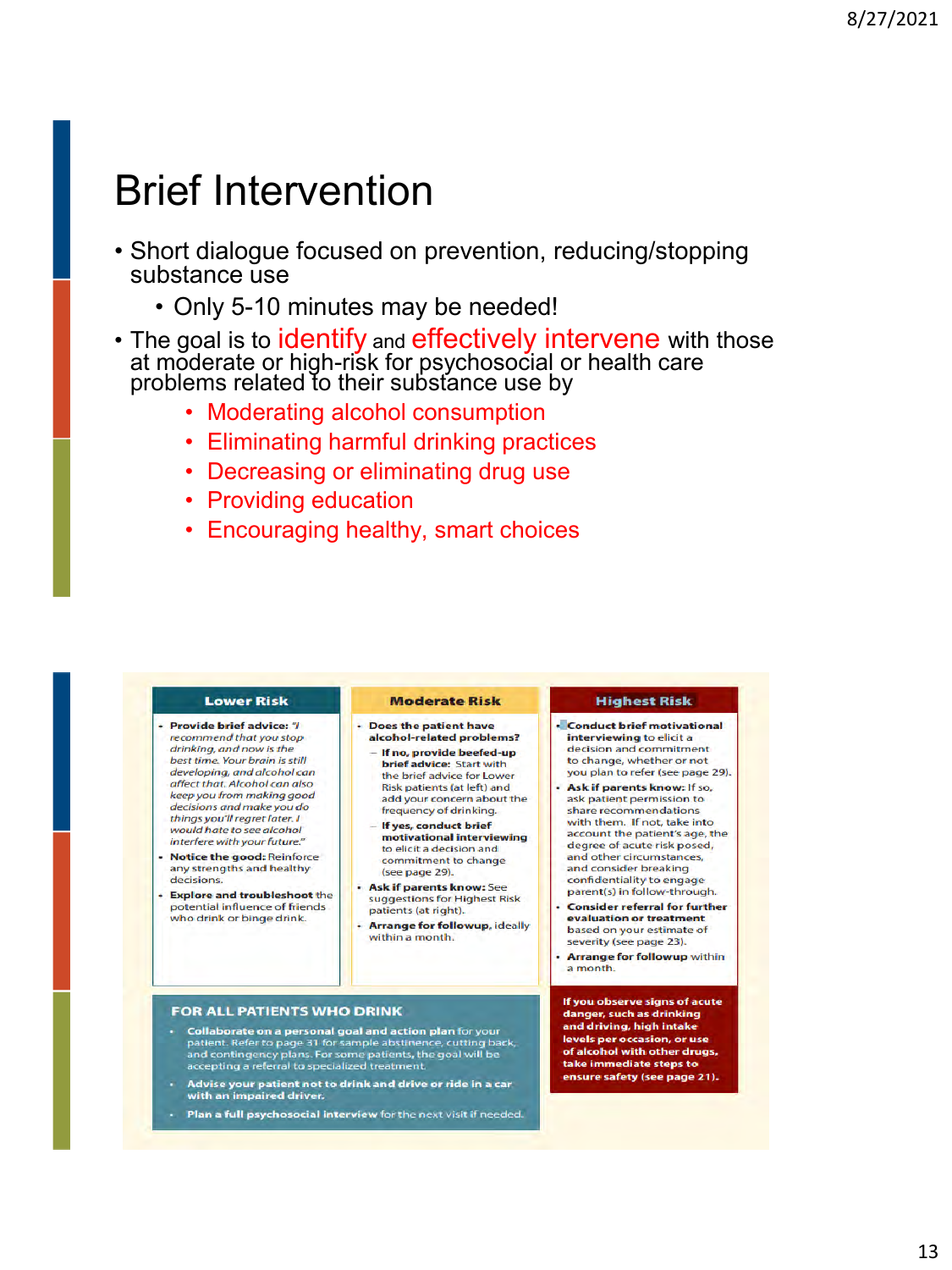## **Go With The FLO!**

• The FLO (Feedback, Listen, Options) mnemonic was developed to encompass the three major elements of a brief motivational intervention.

### **Give Feedback**

### Ask Permission:

"Is it ok if we talk about your answers?"

### Give Information:

"We know that drinking or drug use at your age puts you at risk for [insert]."

### Elicit Reaction:

"What are your thoughts on that?"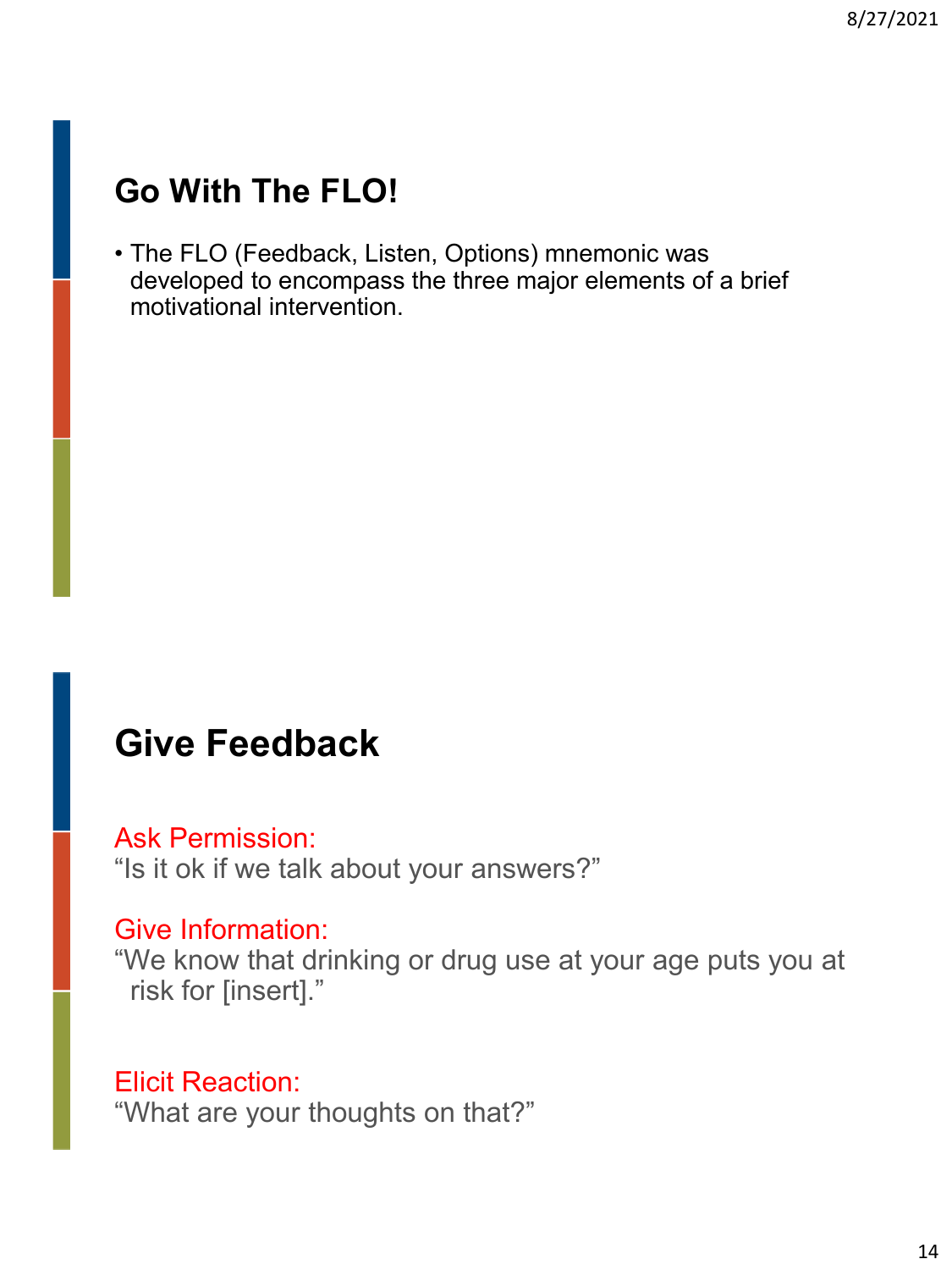# **It's also OK to CUS!**

- I am **C**oncerned about………….
- I am **U**ncomfortable with……….
- I believe (whose) **S**afety is at risk ……..

# **Listen**

- Answer questions
- Assist with decision making

•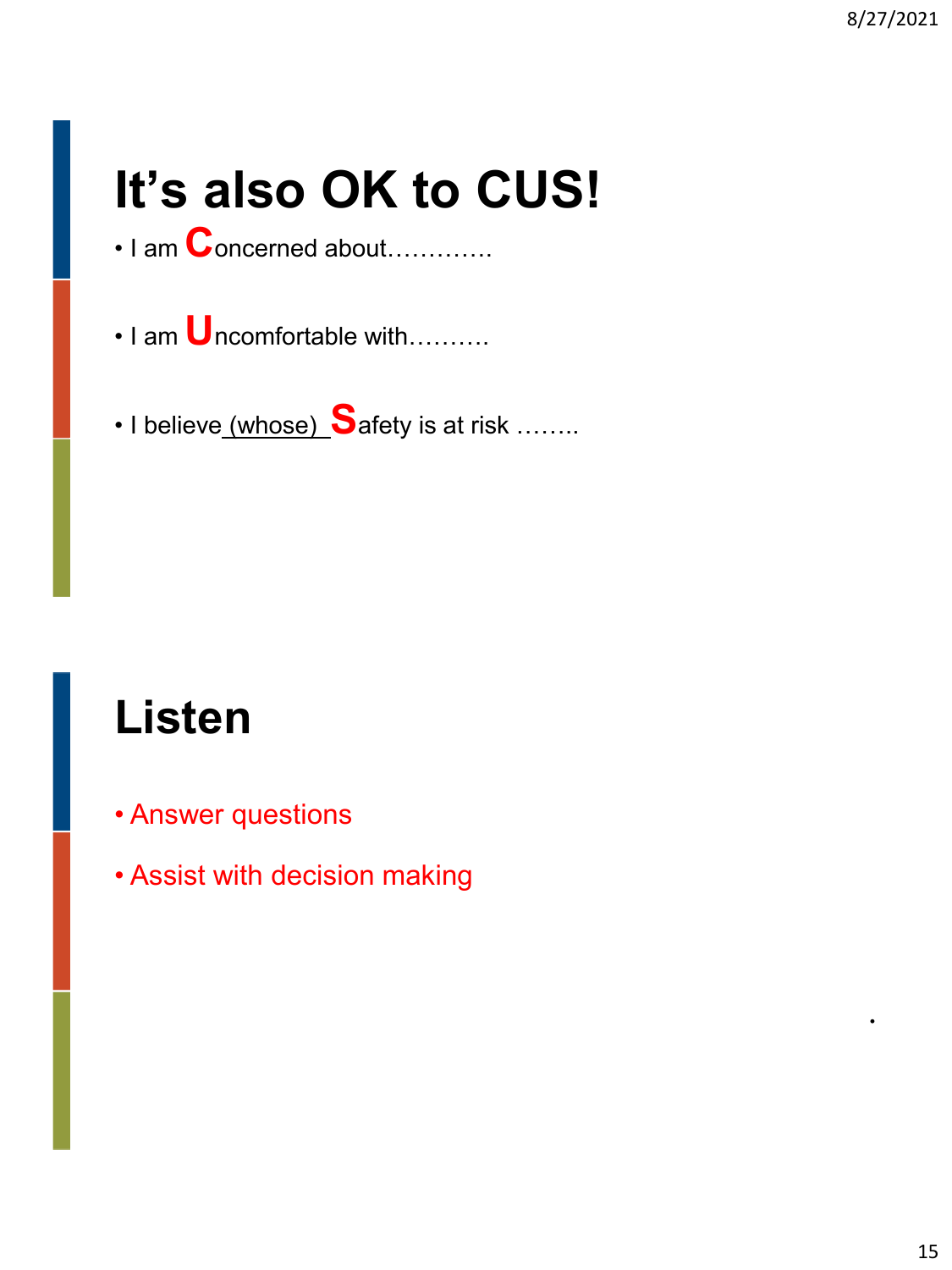# **Options**

- "What are some options/steps that will work for you?"
- "What do you think you can do to stay healthy and safe?"
- "Tell me about a time when you overcame challenges in the past. What kinds of resources did you call upon then?
- Which of those are available to you now?"

# Assessing Readiness

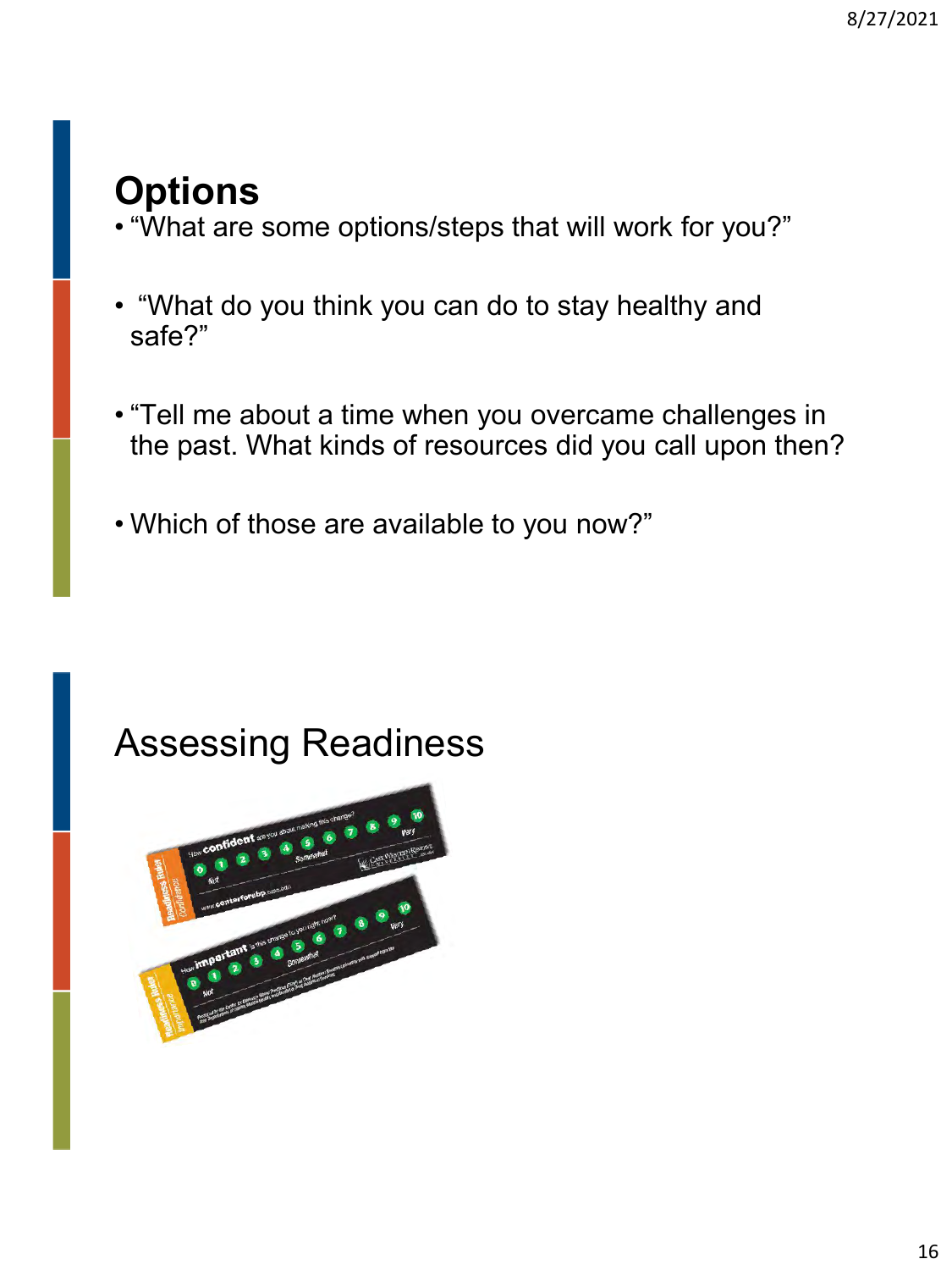

# **Referral To Treatment**

- **What is Treatment?**
- Assumption by many that this means residential care This is false
- "Treatment" may include
	- Chemical use assessment and counseling
	- A continuum of care from outpatient to residential with any steps in between
	- Medications
	- Self-help programs and Recovery support groups for teens
		- (e.g., Alcoholics Anonymous)
	- Complementary/wellness activities (e.g., diet, exercise, meditation)
	- Combinations of the above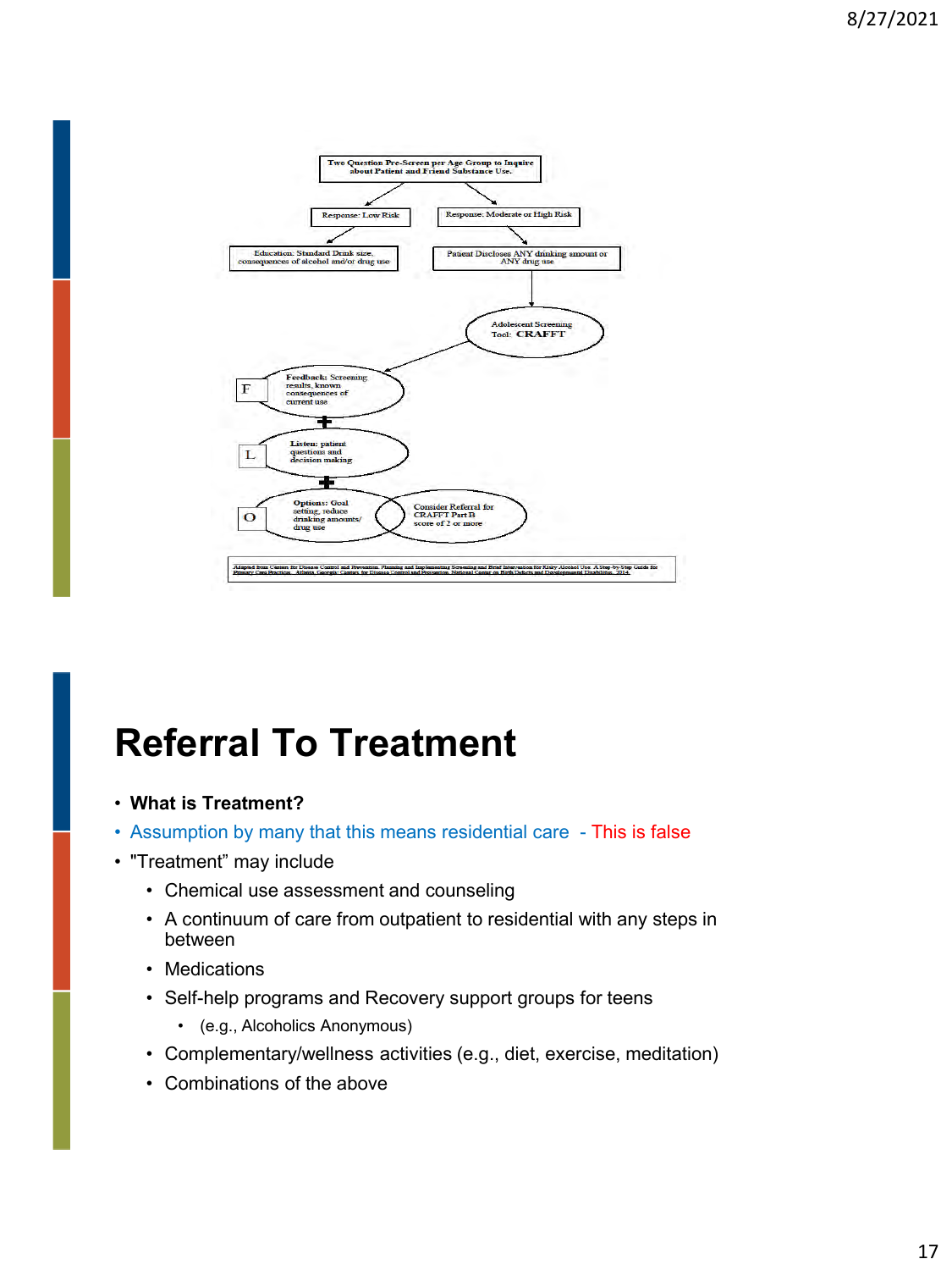# **Referral To Treatme**nt

- Other considerations…
	- Where are your resources?
	- What is your institution's protocol for referral?
		- Is your infrastructure ready for internal referrals?
	- Help identify services available in your community
		- Consider having a resource manual handy: phone numbers, contact persons, insurance information, costs

## **Next Steps …**

- How do you plan to implement SBIRT?
- Who will be doing the screening?
	- Staff buy-in, workflow must be considered
- Resources
	- SAMHSA
		- <https://www.samhsa.gov/underage-drinking>
	- NIAAA Youth Guide and Pocket Guide (available for free download)
		- [https://www.niaaa.nih.gov/publications/clinical-guides-and-manuals/alcohol-screening-](https://www.niaaa.nih.gov/publications/clinical-guides-and-manuals/alcohol-screening-and-brief-intervention-youth)and-brief-intervention-youth
	- American Academy of Pediatrics
		- [https://www.aap.org/en-us/advocacy-and-policy/aap-health-](https://www.aap.org/en-us/advocacy-and-policy/aap-health-initiatives/Pages/Substance-Use-Screening.aspx)initiatives/Pages/Substance-Use-Screening.aspx